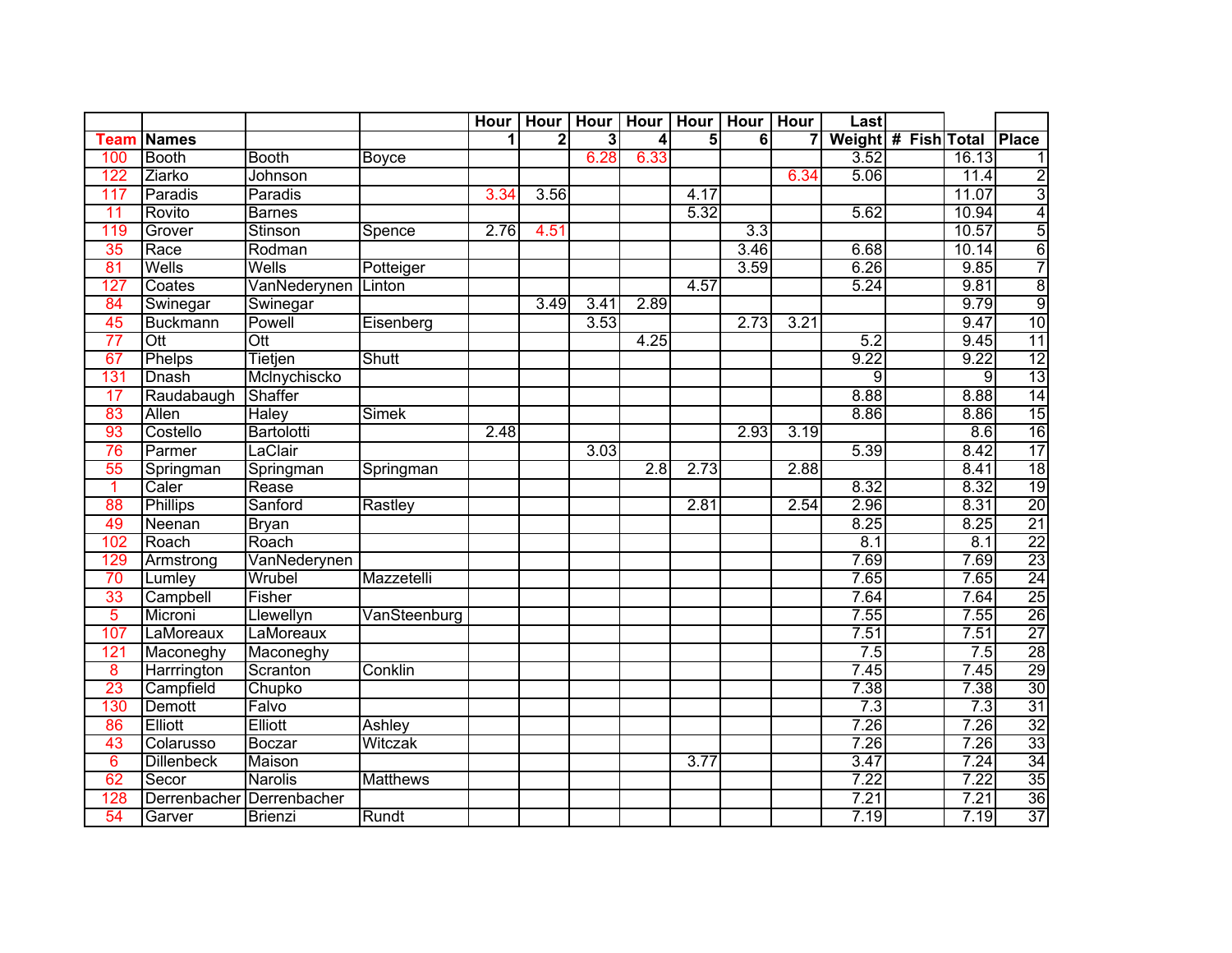| 58                      | Ash             | Zieminick         |                  |      |      |      |                  |      |      |                  | 7.12             |          | 7.12 | 38                                                                          |
|-------------------------|-----------------|-------------------|------------------|------|------|------|------------------|------|------|------------------|------------------|----------|------|-----------------------------------------------------------------------------|
| 149                     | Marceau         | Conger            |                  |      |      |      |                  |      |      |                  | 7.06             |          | 7.06 | 39                                                                          |
| 74                      | Morril          | Morgan            |                  |      |      |      |                  |      |      |                  | 7.05             |          | 7.05 |                                                                             |
| 47                      | <b>Bruyere</b>  | <b>Bruyere</b>    | Parker           |      |      |      |                  |      |      |                  | 6.99             |          | 6.99 | $\frac{40}{41}$                                                             |
| 85                      | <b>Miner</b>    | Cole              | Callon           |      |      |      |                  |      |      |                  | 6.95             |          | 6.95 | 42                                                                          |
| 126                     | Redmond         | Redmond           |                  |      |      |      |                  |      |      |                  | 6.48             |          | 6.48 | 43                                                                          |
| 114                     | Zator           | Klem              | <b>Bondy</b>     |      | 3.42 |      |                  |      |      |                  | 3.05             |          | 6.47 |                                                                             |
| 69                      | Castle          | Castle            | Castle           | 3.2  |      |      |                  |      |      |                  | 2.68             |          | 5.88 | $\frac{\overline{44}}{\overline{45}}$ $\frac{\overline{46}}{\overline{47}}$ |
| 99                      | Eustis          | Woodard           | Woodard          | 2.71 | 3.12 |      |                  |      |      |                  |                  |          | 5.83 |                                                                             |
| 124                     | Zelinsky        | Dixon             |                  | 2.79 | 2.95 |      |                  |      |      |                  |                  |          | 5.74 |                                                                             |
| 109                     | Donegan         | Donegan           | <b>Backer</b>    |      |      |      | 2.48             |      | 3.26 |                  |                  |          | 5.74 | 48                                                                          |
| 136                     | <b>Beattie</b>  | <b>Brown</b>      | <b>Brown</b>     |      |      |      |                  | 5.63 |      |                  |                  |          | 5.63 | 49                                                                          |
| 65                      | Kahabka         | Kahabka           |                  |      |      |      |                  |      |      |                  | 5.51             |          | 5.51 | 50                                                                          |
| 64                      | Caler           | Gilbert           |                  |      |      |      |                  |      |      |                  | 5.51             |          | 5.51 | 51                                                                          |
| 138                     | Reynolds        | Robinson          |                  |      | 2.92 |      |                  | 2.55 |      |                  |                  |          | 5.47 | 52                                                                          |
| 29                      | Maccubbin       | Whitting          |                  |      |      |      |                  |      |      |                  | 5.38             |          | 5.38 | $\overline{53}$                                                             |
| 79                      | O'Grady         | Garcia            |                  |      |      |      |                  |      |      |                  | 5.22             |          | 5.22 |                                                                             |
| 60                      | Wolfe           | Wolfe             | Wolfe            |      |      |      |                  |      |      |                  | 5.2              |          | 5.2  |                                                                             |
| 120                     | Olles           | Olles             | Cantrell         |      |      |      |                  |      |      |                  | 4.92             |          | 4.92 |                                                                             |
| 7                       | Grove           | Grove             |                  |      |      |      |                  |      | 3.08 | $\overline{1.8}$ |                  |          | 4.88 |                                                                             |
| 115                     | Martin          | Fennell           |                  |      |      |      |                  |      |      |                  | 4.76             |          | 4.76 |                                                                             |
| 50                      | <b>Beitler</b>  | <b>Beitler</b>    |                  |      |      |      | 4.48             |      |      |                  |                  |          | 4.48 | <u>ခုမြွမျှပျမှုမျှ မျာ</u>                                                 |
| 71                      | <b>Howard</b>   | Leone             | Leone            |      |      |      | 3.71             |      |      |                  |                  |          | 3.71 |                                                                             |
| 142                     | Stahl           | <b>Stewart</b>    | <b>Alexander</b> |      |      |      |                  |      | 3.7  |                  |                  |          | 3.7  | 61                                                                          |
| 37                      | <b>Showers</b>  | Hoffman           | Lutz             |      |      |      |                  | 3.65 |      |                  |                  |          | 3.65 |                                                                             |
| 91                      | Symonds         | Ingruhow          |                  |      |      |      |                  | 3.51 |      |                  |                  |          | 3.51 |                                                                             |
| 32                      | Annis           | <b>Dibble</b>     | <b>Hilts</b>     |      |      |      |                  |      | 3.44 |                  |                  |          | 3.44 | $\frac{62}{63}$                                                             |
| $\overline{20}$         | Warnes          | Sacco             | <b>Barner</b>    |      |      |      |                  |      |      |                  | $\overline{3.3}$ |          | 3.3  | 65                                                                          |
| 16                      | <b>Mitch</b>    | <b>Hamilton</b>   |                  |      |      |      |                  |      |      |                  | 3.3              |          | 3.3  |                                                                             |
| 57                      | Infantino       | Cooper            | Gibson           | 3.06 |      |      |                  |      |      |                  |                  |          | 3.06 | $\frac{66}{67}$                                                             |
| 112                     | Waller          | Waller            | Waller           |      |      |      |                  |      |      | 2.99             |                  |          | 2.99 | 68                                                                          |
| 3                       | <b>Mathews</b>  | Ford              | <b>Mathews</b>   |      |      |      |                  |      |      | 2.92             |                  | $\Omega$ | 2.92 | 69                                                                          |
| 118                     | <b>Miller</b>   | Feathers          |                  |      |      |      |                  |      |      | 2.85             |                  |          | 2.85 | 70                                                                          |
| 135                     | Higinson        | <b>Higinson</b>   |                  |      |      |      | 2.83             |      |      |                  |                  |          | 2.83 | 71                                                                          |
| 53                      | Wooldridge      | Schneider         | Harrington       |      |      |      |                  | 2.83 |      |                  |                  |          | 2.83 | 72                                                                          |
| 92                      | <b>Burlison</b> | <b>Bartolotti</b> | Bartolotti       |      |      |      | $\overline{2.8}$ |      |      |                  |                  |          | 2.8  | 73                                                                          |
| 80                      | <b>Kuziak</b>   | <b>Kuziak</b>     | <b>Kuziak</b>    |      |      | 2.78 |                  |      |      |                  |                  |          | 2.78 | 74                                                                          |
| $\overline{\mathbf{4}}$ | Wise            | Wise              | Wise             |      |      | 2.68 |                  |      |      |                  |                  |          | 2.68 |                                                                             |
| 151                     | Cotton          | Vendel            |                  |      |      |      |                  |      |      |                  |                  |          | Ō    | $\frac{75}{76}$                                                             |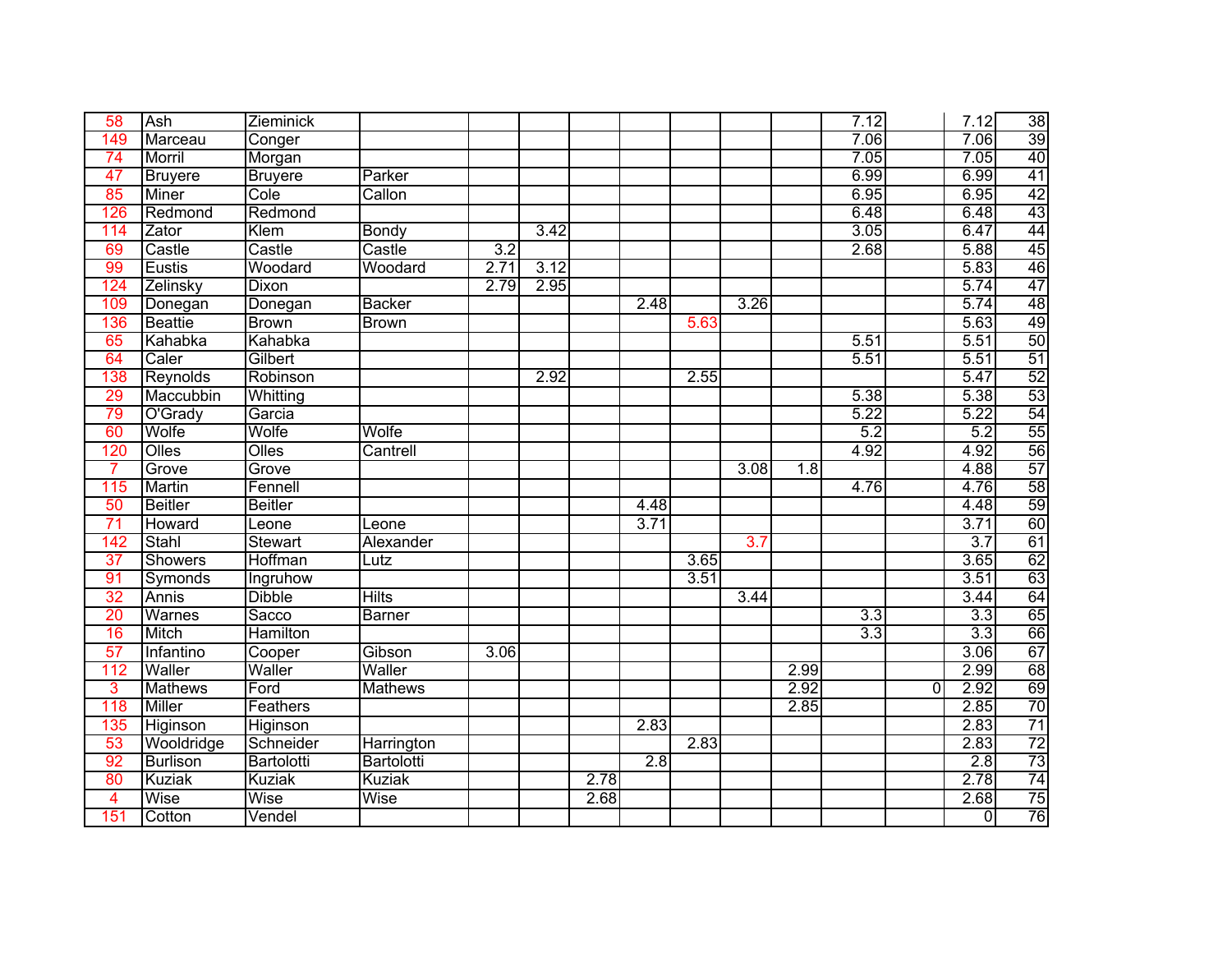| 150             | Powell         | <b>Sick</b>     | <b>Hulbert</b>  |  |  |  |  | $\overline{0}$          | 77 |
|-----------------|----------------|-----------------|-----------------|--|--|--|--|-------------------------|----|
| 148             | Wierbowski     | Hanna           |                 |  |  |  |  | $\overline{0}$          | 78 |
| 147             | Griesmyer      | <b>Doucette</b> | Evans           |  |  |  |  | $\overline{0}$          | 79 |
| 146             | Bedore         | LaFave          |                 |  |  |  |  | $\overline{0}$          | 80 |
| 145             | Padula         | Padula          | <b>Bruzzese</b> |  |  |  |  | $\overline{0}$          |    |
| 144             | Lane           | Judson          |                 |  |  |  |  | $\overline{0}$          |    |
| 143             | <b>Aruck</b>   | Peters          | Friedman        |  |  |  |  | $\overline{0}$          |    |
| 141             | Rathbun        | <b>Booth</b>    |                 |  |  |  |  | Ō                       |    |
| 140             | Firkins        | <b>Firkins</b>  |                 |  |  |  |  | Ō                       |    |
| 139             | Casterline     | <b>Shampack</b> |                 |  |  |  |  | $\overline{0}$          |    |
| 137             | <b>Bulison</b> | Bartolotti      | Costello        |  |  |  |  | $\overline{0}$          |    |
| 134             | Prince         | Prince          |                 |  |  |  |  | $\overline{0}$          |    |
| 133             | Garrabrant     | Garrabrant      |                 |  |  |  |  | $\overline{0}$          |    |
| 132             | Pellegrino     | Pellegrino      |                 |  |  |  |  | $\overline{0}$          |    |
| 125             | Toarmino       | Toarmino        |                 |  |  |  |  | $\overline{0}$          |    |
| 123             | Jackson        | Olles           | Olles           |  |  |  |  | $\overline{0}$          |    |
| 116             | Gallelli       | Cilento         | Ferri           |  |  |  |  | $\overline{0}$          |    |
| 113             | Florance       | Florance        |                 |  |  |  |  | $\overline{0}$          |    |
| 111             | Tuper          | Debyah          | Debyah          |  |  |  |  | $\overline{0}$          |    |
| 110             | LaMoreaux      | VonNeida        |                 |  |  |  |  | $\overline{0}$          |    |
| 108             | Dehn           | Dehn            |                 |  |  |  |  | $\overline{0}$          |    |
| 106             | Toti           | Toti            | Toti            |  |  |  |  | $\overline{\mathsf{o}}$ |    |
| 105             | VanSlyk        | Valvo           | Dem             |  |  |  |  | $\overline{0}$          |    |
| 104             | Castle         | Castle          | Gordon          |  |  |  |  | $\overline{0}$          |    |
| 103             | Nasello        | <b>Riley</b>    | Kotwas          |  |  |  |  | $\overline{0}$          |    |
| 101             | Darling        | Sherman         | Sherman         |  |  |  |  | $\overline{0}$          |    |
| 98              | Freeman        | <b>Ross</b>     |                 |  |  |  |  | $\overline{0}$          |    |
| 97              | Golja          | Jordan          | Wintersteen     |  |  |  |  | $\overline{\mathbf{0}}$ |    |
| 96              | Sahrle         | <b>Briggs</b>   | Bergeron        |  |  |  |  | $\overline{0}$          |    |
| 95              | Wright         | Wright          | Pospisil        |  |  |  |  | $\overline{0}$          |    |
| 94              | Thompson       | Clute           |                 |  |  |  |  | 0                       |    |
| 90              | Christie       | Ash             |                 |  |  |  |  | $\overline{0}$          |    |
| 89              | Imlach         | Trembley        |                 |  |  |  |  | $\overline{0}$          |    |
| 87              | Connor         | Wilston         | Connor          |  |  |  |  | $\overline{0}$          |    |
| 82              | Cowan          | Jolicoevr       |                 |  |  |  |  | $\overline{0}$          |    |
| 78              | Edwards        | <b>Burnside</b> |                 |  |  |  |  | $\overline{0}$          |    |
| 75              | Manning        | Cowan           | Manning         |  |  |  |  | $\overline{0}$          |    |
| 73              | Lovett         | Smith           | Benedetto       |  |  |  |  | $\overline{0}$          |    |
| $\overline{72}$ | LaPierre       | Storrin         | Storrin         |  |  |  |  | Ō                       |    |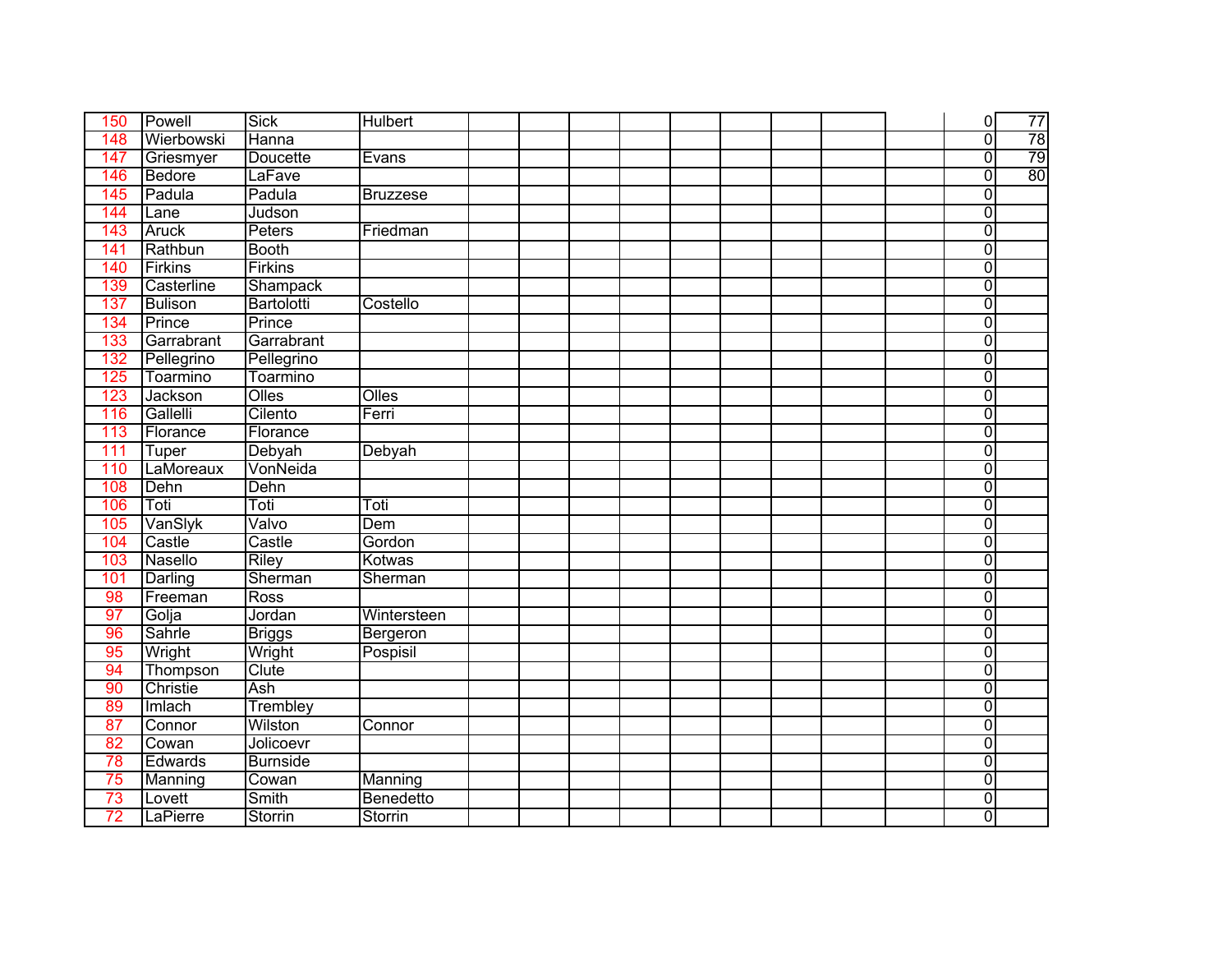| Ō<br>66<br>Westcott<br>$\overline{0}$<br>Smith<br>63<br><b>Mierek</b><br>Kulikowski<br>O'Marah<br>$\overline{0}$<br>Sharland<br>61<br>$\overline{0}$<br>59<br>Mang<br>Mang<br>$\overline{0}$<br>Robinson<br>Wilson<br>56<br>Ō<br>Thrasher<br>52<br>Mulligan<br>$\overline{0}$<br>Moore<br>51<br>Moore<br>$\overline{0}$<br>Erlston<br><b>Bryer</b><br>Machinski<br>48<br>$\overline{0}$<br><b>Criss</b><br>46<br><b>Buck</b><br>Strong<br>Wlodyka<br>Witczak<br>ō<br>44<br>Ward<br>$\overline{\mathbf{0}}$<br>42<br>Reed<br><b>Davis</b><br><b>Hastings</b><br>$\overline{0}$<br>41<br>Florance<br>Florance<br>$\overline{0}$<br>40<br>Covey<br>Yager<br>$\overline{0}$<br>39<br>$\overline{0}$<br>38<br>Kolb<br>Kolb<br>$\overline{0}$<br>Gideon<br>36<br>Moore<br>ō<br>34<br><b>Kiess</b><br><b>Bower</b><br>$\overline{0}$<br>31<br>Plocek<br><b>Nester</b><br>Eurillo<br>$\overline{0}$<br>Mazol<br><b>Mundrick</b><br>30<br>$\overline{0}$<br>Connor<br>28<br>Connor<br>Connor<br>$\overline{0}$<br>Arnold<br>Arnold<br>$\overline{27}$<br>$\overline{0}$<br>Cliff<br>26<br>Terhune<br>Corrigan<br>$\overline{0}$<br>25<br>Green<br>Gray<br>Schwelchler<br>$\overline{\mathbf{0}}$<br>24<br>Jacoby<br>$\overline{0}$<br>Miereck<br>Miereck<br>22<br>Zylinsky<br>$\overline{0}$<br>21<br><b>DiMarino</b><br><b>DiMarino</b><br>Leonard<br>$\overline{0}$<br>19<br><b>Davis</b><br><b>Davis</b><br><b>Myers</b><br>$\overline{0}$<br>18<br>Nicoletta<br>Rositano<br>$\overline{0}$<br>15<br>Smith<br>Smith<br>$\overline{0}$<br>14<br>Rowe<br>Gonyeau<br>$\overline{0}$<br>Kozelsky<br>13<br><b>Dotzel</b><br><b>Dotzel</b><br>$\overline{0}$<br>12<br>Liberatone<br>Lobur<br>ō<br><b>D'Andrea</b><br>10<br>Leuer<br>$\overline{0}$<br>9<br>Cannistra<br>Loconti<br>$\overline{0}$ | 68             | Turner  | Turner  |  |  |  |  |  | $\overline{0}$ |  |
|---------------------------------------------------------------------------------------------------------------------------------------------------------------------------------------------------------------------------------------------------------------------------------------------------------------------------------------------------------------------------------------------------------------------------------------------------------------------------------------------------------------------------------------------------------------------------------------------------------------------------------------------------------------------------------------------------------------------------------------------------------------------------------------------------------------------------------------------------------------------------------------------------------------------------------------------------------------------------------------------------------------------------------------------------------------------------------------------------------------------------------------------------------------------------------------------------------------------------------------------------------------------------------------------------------------------------------------------------------------------------------------------------------------------------------------------------------------------------------------------------------------------------------------------------------------------------------------------------------------------------------------------------------------------------------------------------------------------------------------------------------------------------------------|----------------|---------|---------|--|--|--|--|--|----------------|--|
|                                                                                                                                                                                                                                                                                                                                                                                                                                                                                                                                                                                                                                                                                                                                                                                                                                                                                                                                                                                                                                                                                                                                                                                                                                                                                                                                                                                                                                                                                                                                                                                                                                                                                                                                                                                       |                |         | Berg    |  |  |  |  |  |                |  |
|                                                                                                                                                                                                                                                                                                                                                                                                                                                                                                                                                                                                                                                                                                                                                                                                                                                                                                                                                                                                                                                                                                                                                                                                                                                                                                                                                                                                                                                                                                                                                                                                                                                                                                                                                                                       |                |         |         |  |  |  |  |  |                |  |
|                                                                                                                                                                                                                                                                                                                                                                                                                                                                                                                                                                                                                                                                                                                                                                                                                                                                                                                                                                                                                                                                                                                                                                                                                                                                                                                                                                                                                                                                                                                                                                                                                                                                                                                                                                                       |                |         |         |  |  |  |  |  |                |  |
|                                                                                                                                                                                                                                                                                                                                                                                                                                                                                                                                                                                                                                                                                                                                                                                                                                                                                                                                                                                                                                                                                                                                                                                                                                                                                                                                                                                                                                                                                                                                                                                                                                                                                                                                                                                       |                |         |         |  |  |  |  |  |                |  |
|                                                                                                                                                                                                                                                                                                                                                                                                                                                                                                                                                                                                                                                                                                                                                                                                                                                                                                                                                                                                                                                                                                                                                                                                                                                                                                                                                                                                                                                                                                                                                                                                                                                                                                                                                                                       |                |         |         |  |  |  |  |  |                |  |
|                                                                                                                                                                                                                                                                                                                                                                                                                                                                                                                                                                                                                                                                                                                                                                                                                                                                                                                                                                                                                                                                                                                                                                                                                                                                                                                                                                                                                                                                                                                                                                                                                                                                                                                                                                                       |                |         |         |  |  |  |  |  |                |  |
|                                                                                                                                                                                                                                                                                                                                                                                                                                                                                                                                                                                                                                                                                                                                                                                                                                                                                                                                                                                                                                                                                                                                                                                                                                                                                                                                                                                                                                                                                                                                                                                                                                                                                                                                                                                       |                |         |         |  |  |  |  |  |                |  |
|                                                                                                                                                                                                                                                                                                                                                                                                                                                                                                                                                                                                                                                                                                                                                                                                                                                                                                                                                                                                                                                                                                                                                                                                                                                                                                                                                                                                                                                                                                                                                                                                                                                                                                                                                                                       |                |         |         |  |  |  |  |  |                |  |
|                                                                                                                                                                                                                                                                                                                                                                                                                                                                                                                                                                                                                                                                                                                                                                                                                                                                                                                                                                                                                                                                                                                                                                                                                                                                                                                                                                                                                                                                                                                                                                                                                                                                                                                                                                                       |                |         |         |  |  |  |  |  |                |  |
|                                                                                                                                                                                                                                                                                                                                                                                                                                                                                                                                                                                                                                                                                                                                                                                                                                                                                                                                                                                                                                                                                                                                                                                                                                                                                                                                                                                                                                                                                                                                                                                                                                                                                                                                                                                       |                |         |         |  |  |  |  |  |                |  |
|                                                                                                                                                                                                                                                                                                                                                                                                                                                                                                                                                                                                                                                                                                                                                                                                                                                                                                                                                                                                                                                                                                                                                                                                                                                                                                                                                                                                                                                                                                                                                                                                                                                                                                                                                                                       |                |         |         |  |  |  |  |  |                |  |
|                                                                                                                                                                                                                                                                                                                                                                                                                                                                                                                                                                                                                                                                                                                                                                                                                                                                                                                                                                                                                                                                                                                                                                                                                                                                                                                                                                                                                                                                                                                                                                                                                                                                                                                                                                                       |                |         |         |  |  |  |  |  |                |  |
|                                                                                                                                                                                                                                                                                                                                                                                                                                                                                                                                                                                                                                                                                                                                                                                                                                                                                                                                                                                                                                                                                                                                                                                                                                                                                                                                                                                                                                                                                                                                                                                                                                                                                                                                                                                       |                |         |         |  |  |  |  |  |                |  |
|                                                                                                                                                                                                                                                                                                                                                                                                                                                                                                                                                                                                                                                                                                                                                                                                                                                                                                                                                                                                                                                                                                                                                                                                                                                                                                                                                                                                                                                                                                                                                                                                                                                                                                                                                                                       |                |         |         |  |  |  |  |  |                |  |
|                                                                                                                                                                                                                                                                                                                                                                                                                                                                                                                                                                                                                                                                                                                                                                                                                                                                                                                                                                                                                                                                                                                                                                                                                                                                                                                                                                                                                                                                                                                                                                                                                                                                                                                                                                                       |                |         |         |  |  |  |  |  |                |  |
|                                                                                                                                                                                                                                                                                                                                                                                                                                                                                                                                                                                                                                                                                                                                                                                                                                                                                                                                                                                                                                                                                                                                                                                                                                                                                                                                                                                                                                                                                                                                                                                                                                                                                                                                                                                       |                |         |         |  |  |  |  |  |                |  |
|                                                                                                                                                                                                                                                                                                                                                                                                                                                                                                                                                                                                                                                                                                                                                                                                                                                                                                                                                                                                                                                                                                                                                                                                                                                                                                                                                                                                                                                                                                                                                                                                                                                                                                                                                                                       |                |         |         |  |  |  |  |  |                |  |
|                                                                                                                                                                                                                                                                                                                                                                                                                                                                                                                                                                                                                                                                                                                                                                                                                                                                                                                                                                                                                                                                                                                                                                                                                                                                                                                                                                                                                                                                                                                                                                                                                                                                                                                                                                                       |                |         |         |  |  |  |  |  |                |  |
|                                                                                                                                                                                                                                                                                                                                                                                                                                                                                                                                                                                                                                                                                                                                                                                                                                                                                                                                                                                                                                                                                                                                                                                                                                                                                                                                                                                                                                                                                                                                                                                                                                                                                                                                                                                       |                |         |         |  |  |  |  |  |                |  |
|                                                                                                                                                                                                                                                                                                                                                                                                                                                                                                                                                                                                                                                                                                                                                                                                                                                                                                                                                                                                                                                                                                                                                                                                                                                                                                                                                                                                                                                                                                                                                                                                                                                                                                                                                                                       |                |         |         |  |  |  |  |  |                |  |
|                                                                                                                                                                                                                                                                                                                                                                                                                                                                                                                                                                                                                                                                                                                                                                                                                                                                                                                                                                                                                                                                                                                                                                                                                                                                                                                                                                                                                                                                                                                                                                                                                                                                                                                                                                                       |                |         |         |  |  |  |  |  |                |  |
|                                                                                                                                                                                                                                                                                                                                                                                                                                                                                                                                                                                                                                                                                                                                                                                                                                                                                                                                                                                                                                                                                                                                                                                                                                                                                                                                                                                                                                                                                                                                                                                                                                                                                                                                                                                       |                |         |         |  |  |  |  |  |                |  |
|                                                                                                                                                                                                                                                                                                                                                                                                                                                                                                                                                                                                                                                                                                                                                                                                                                                                                                                                                                                                                                                                                                                                                                                                                                                                                                                                                                                                                                                                                                                                                                                                                                                                                                                                                                                       |                |         |         |  |  |  |  |  |                |  |
|                                                                                                                                                                                                                                                                                                                                                                                                                                                                                                                                                                                                                                                                                                                                                                                                                                                                                                                                                                                                                                                                                                                                                                                                                                                                                                                                                                                                                                                                                                                                                                                                                                                                                                                                                                                       |                |         |         |  |  |  |  |  |                |  |
|                                                                                                                                                                                                                                                                                                                                                                                                                                                                                                                                                                                                                                                                                                                                                                                                                                                                                                                                                                                                                                                                                                                                                                                                                                                                                                                                                                                                                                                                                                                                                                                                                                                                                                                                                                                       |                |         |         |  |  |  |  |  |                |  |
|                                                                                                                                                                                                                                                                                                                                                                                                                                                                                                                                                                                                                                                                                                                                                                                                                                                                                                                                                                                                                                                                                                                                                                                                                                                                                                                                                                                                                                                                                                                                                                                                                                                                                                                                                                                       |                |         |         |  |  |  |  |  |                |  |
|                                                                                                                                                                                                                                                                                                                                                                                                                                                                                                                                                                                                                                                                                                                                                                                                                                                                                                                                                                                                                                                                                                                                                                                                                                                                                                                                                                                                                                                                                                                                                                                                                                                                                                                                                                                       |                |         |         |  |  |  |  |  |                |  |
|                                                                                                                                                                                                                                                                                                                                                                                                                                                                                                                                                                                                                                                                                                                                                                                                                                                                                                                                                                                                                                                                                                                                                                                                                                                                                                                                                                                                                                                                                                                                                                                                                                                                                                                                                                                       |                |         |         |  |  |  |  |  |                |  |
|                                                                                                                                                                                                                                                                                                                                                                                                                                                                                                                                                                                                                                                                                                                                                                                                                                                                                                                                                                                                                                                                                                                                                                                                                                                                                                                                                                                                                                                                                                                                                                                                                                                                                                                                                                                       |                |         |         |  |  |  |  |  |                |  |
|                                                                                                                                                                                                                                                                                                                                                                                                                                                                                                                                                                                                                                                                                                                                                                                                                                                                                                                                                                                                                                                                                                                                                                                                                                                                                                                                                                                                                                                                                                                                                                                                                                                                                                                                                                                       |                |         |         |  |  |  |  |  |                |  |
|                                                                                                                                                                                                                                                                                                                                                                                                                                                                                                                                                                                                                                                                                                                                                                                                                                                                                                                                                                                                                                                                                                                                                                                                                                                                                                                                                                                                                                                                                                                                                                                                                                                                                                                                                                                       |                |         |         |  |  |  |  |  |                |  |
|                                                                                                                                                                                                                                                                                                                                                                                                                                                                                                                                                                                                                                                                                                                                                                                                                                                                                                                                                                                                                                                                                                                                                                                                                                                                                                                                                                                                                                                                                                                                                                                                                                                                                                                                                                                       |                |         |         |  |  |  |  |  |                |  |
|                                                                                                                                                                                                                                                                                                                                                                                                                                                                                                                                                                                                                                                                                                                                                                                                                                                                                                                                                                                                                                                                                                                                                                                                                                                                                                                                                                                                                                                                                                                                                                                                                                                                                                                                                                                       |                |         |         |  |  |  |  |  |                |  |
|                                                                                                                                                                                                                                                                                                                                                                                                                                                                                                                                                                                                                                                                                                                                                                                                                                                                                                                                                                                                                                                                                                                                                                                                                                                                                                                                                                                                                                                                                                                                                                                                                                                                                                                                                                                       |                |         |         |  |  |  |  |  |                |  |
|                                                                                                                                                                                                                                                                                                                                                                                                                                                                                                                                                                                                                                                                                                                                                                                                                                                                                                                                                                                                                                                                                                                                                                                                                                                                                                                                                                                                                                                                                                                                                                                                                                                                                                                                                                                       | $\overline{2}$ | Goodrow | Waldron |  |  |  |  |  |                |  |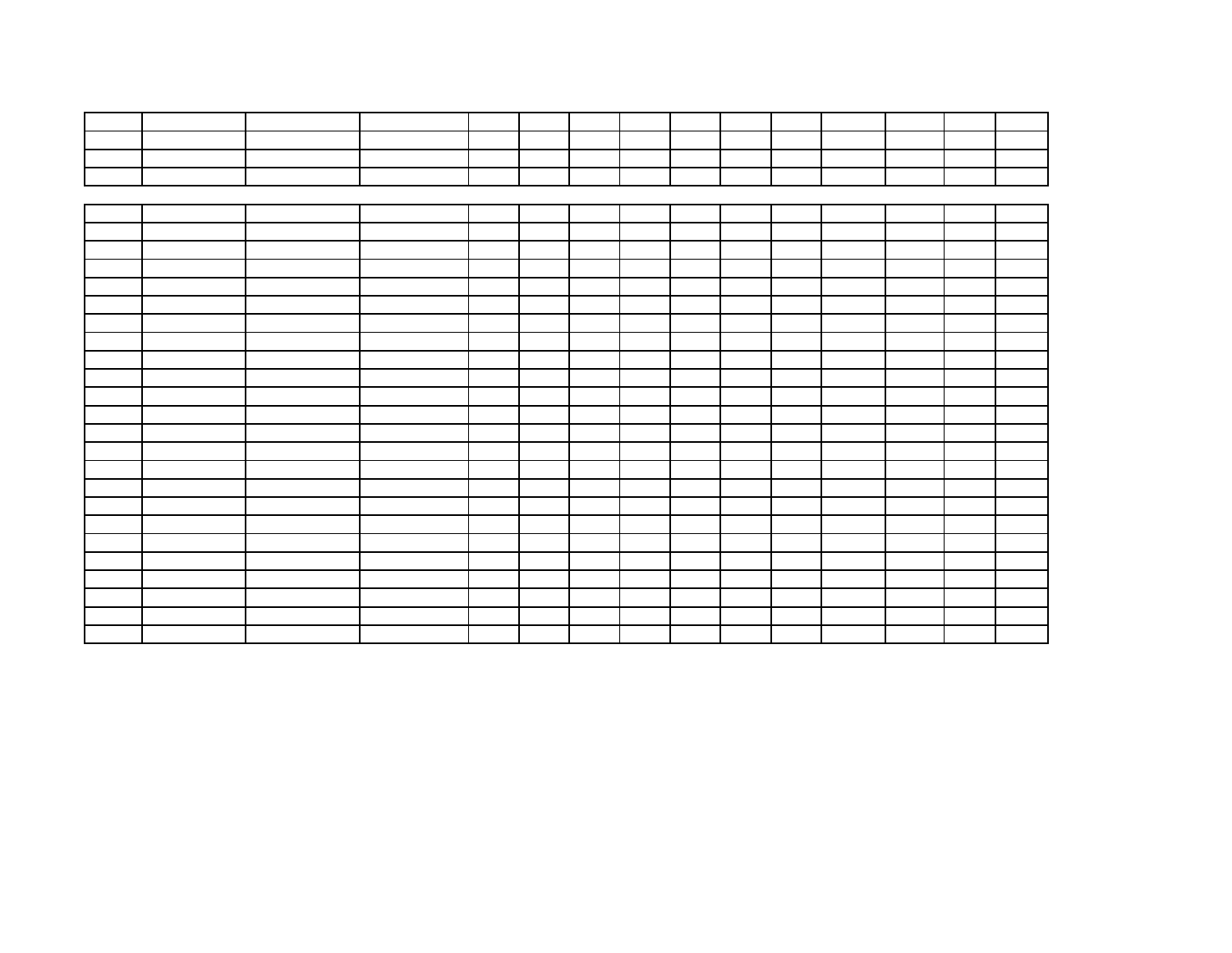| <b>Description</b>     |
|------------------------|
| 3rd & 4th Hour Lunkers |
| 7th Hour Lunker        |
| 1st Hour Lunker        |
|                        |
| 2nd Hour Lunker        |
|                        |
|                        |
|                        |
|                        |
|                        |
|                        |
|                        |
|                        |
|                        |
|                        |
|                        |
|                        |
|                        |
|                        |
|                        |
|                        |
|                        |
|                        |
|                        |
|                        |
|                        |
|                        |
|                        |
|                        |
|                        |
|                        |
|                        |
|                        |
|                        |
| Smallmouth             |
|                        |
|                        |
|                        |
|                        |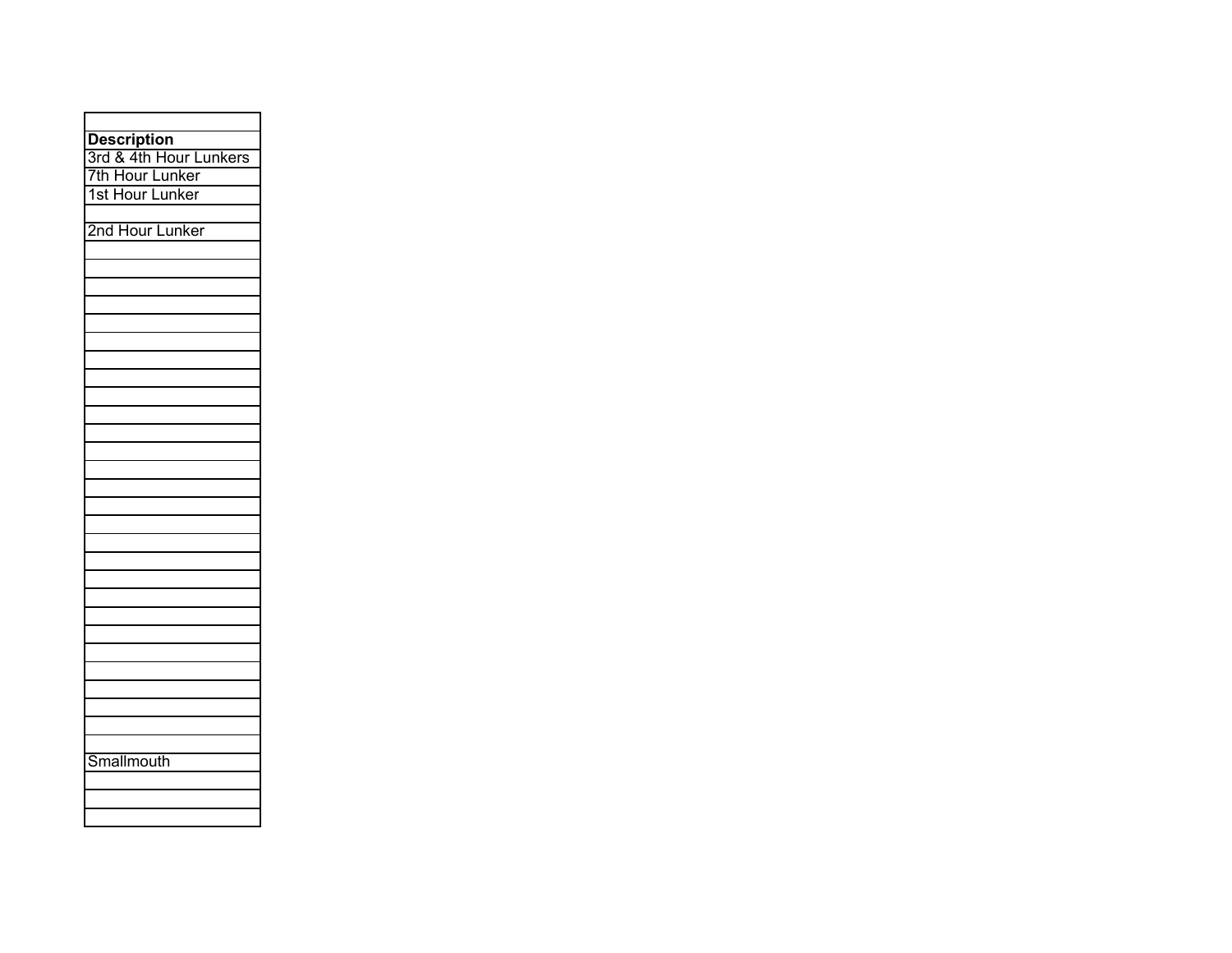| 5th Hour Lunker |
|-----------------|
|                 |
|                 |
|                 |
|                 |
|                 |
|                 |
|                 |
| Ladie's Lunker  |
|                 |
|                 |
|                 |
| 6th Hour Lunker |
|                 |
|                 |
|                 |
|                 |
|                 |
|                 |
| Kid's Lunker    |
|                 |
|                 |
|                 |
|                 |
|                 |
|                 |
|                 |
|                 |